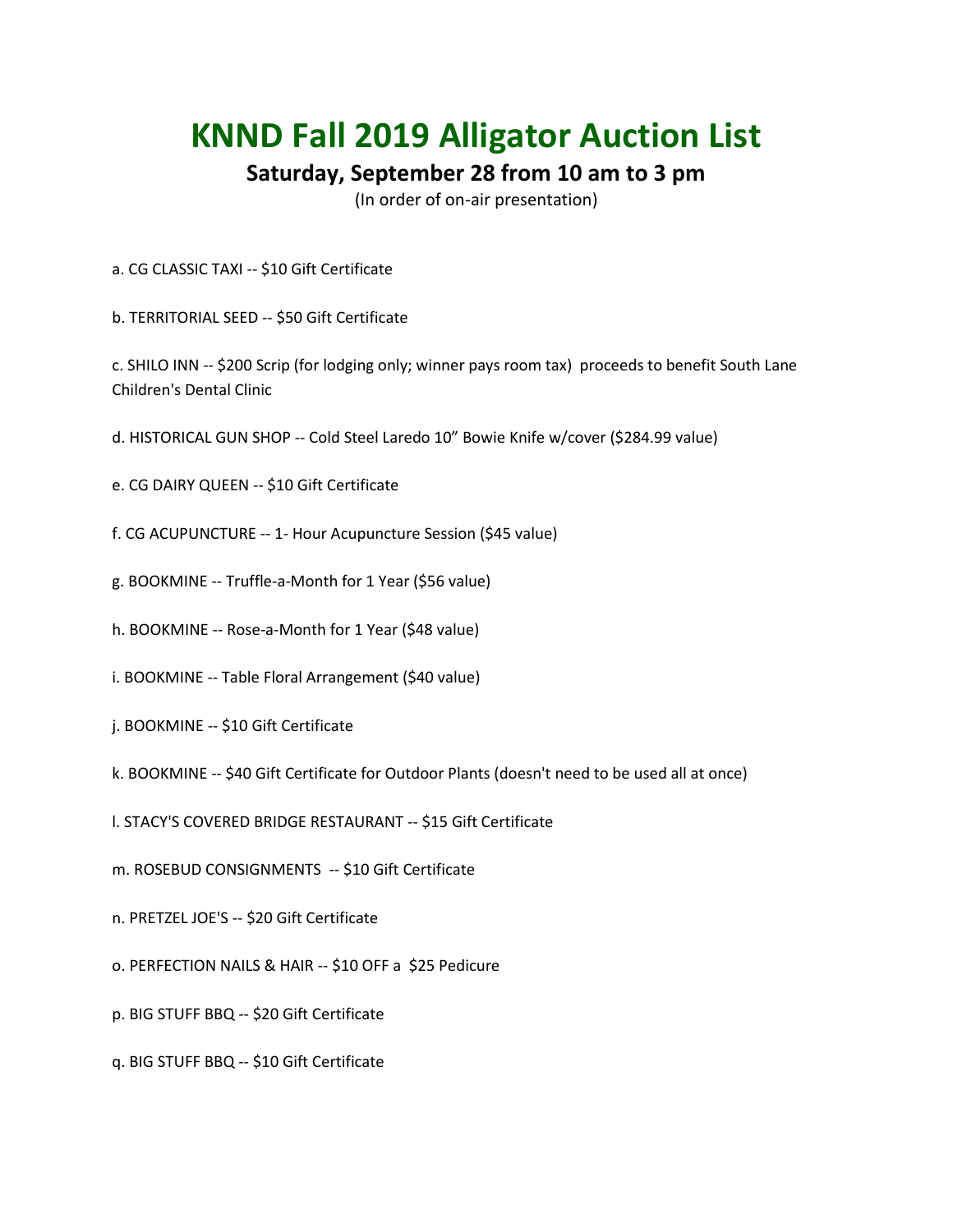- r. WILDLIFE SAFARI -- Admission for 4 (\$87.80 value)
- s. UPS STORE -- 1-year Rental of Corporate Size Mailbox, w/delivery notification (\$336 value)
- t. SAGINAW VINEYARD -- Soup Lunch for 2, bottle of wine, glasses w/logo (\$70 value)
- u. APROVECHO / STOVETEC -- Cascadia 1-Door Cookstove (\$69 value)
- v. APROVECHO / STOVETEC -- FireFly Lantern Cookstove (\$64 value)
- w. APROVECHO / STOVETEC -- Cascadia Cookstove + Super Pot combo (\$130 value)
- x. GRILL & CHILL -- \$10 Gift Certificate
- y. EMERALD VALLEY ARMORY -- \$25 Gift Certificate
- z. HOMESTEAD FURNITURE -- Ashley Recliner, moss green, 7500 series (\$300 value)
- aa. FARMLANDS MARKET -- \$10 Gift Certificate
- ab. EL TAPATIO -- \$20 Gift Certificate
- ac. CG SENTINEL -- 1-Year Subscription (\$43.50 value)
- ad. CAROUSEL HOUSE BED & BREAKFAST -- Catered Dinner for 6 (\$180 value)
- ae. BLUE VALLEY BISTRO (formerly Creswell Coffee) -- \$10 Gift Certificate
- af. THREE RIVERS CASINO -- 1-night Stay (\$199 value)
- ag. PUTTERS LASER TREK -- \$20 Gift Certificate
- ah. LITTLE CAESAR'S -- \$20 Gift Certificate
- ai. NEW GUN SHOP -- \$50 Gift Certificate
- aj. VINTAGE INN -- \$20 Gift Certificate
- ak. VINTAGE INN -- \$10 Gift Certificate
- al. SPLASH! AT LIVELY PARK -- Pass for 1 Family or 2 Individual Admissions (\$25 value)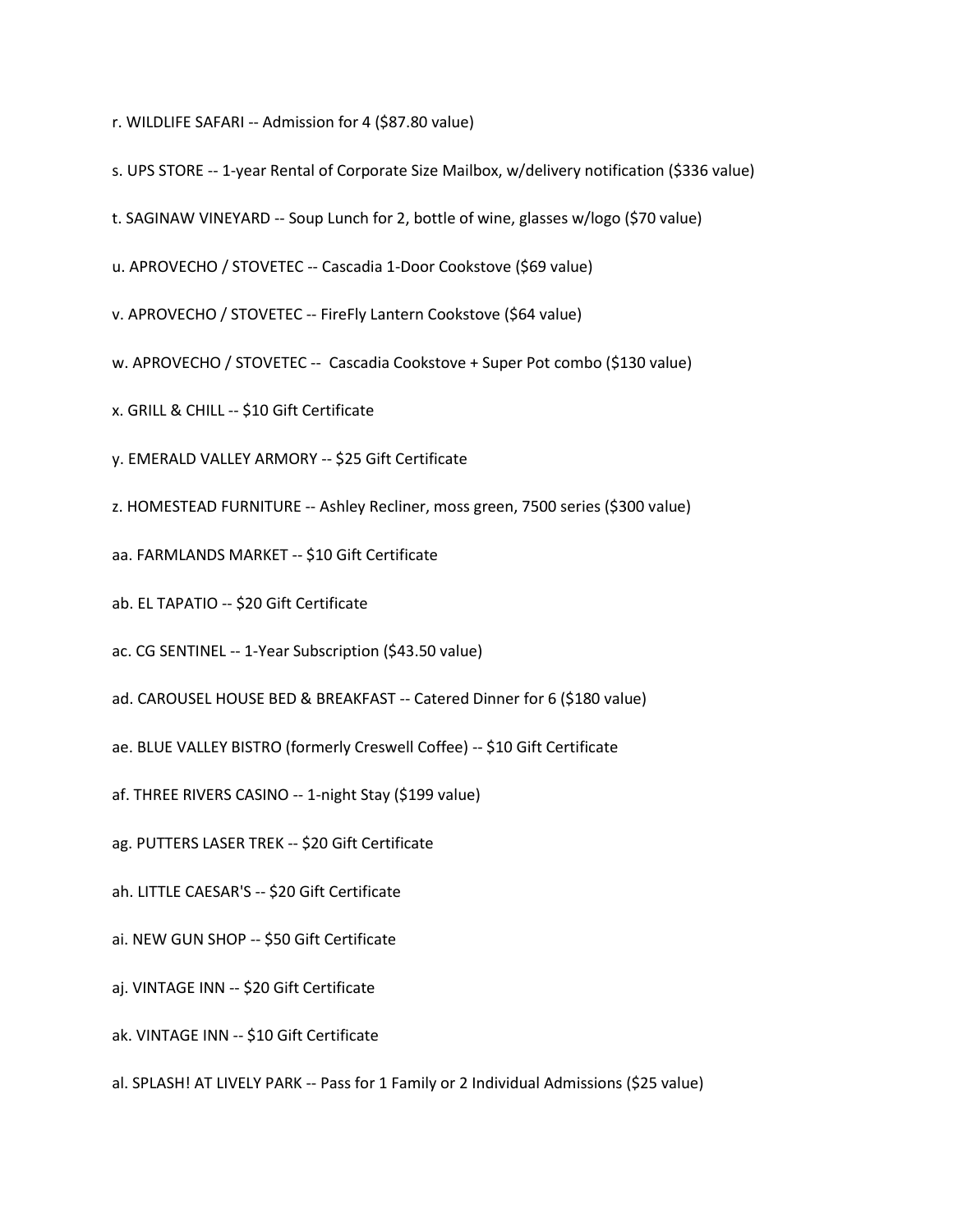am. SEA LION CAVES -- Family Pass for 4 (\$54 value

- an. JERRY'S ROGUE JETS -- 1 Adult Ticket (\$50 value)
- ao. GROCERY OUTLET -- \$25 Gift Certificate
- ap. CRESWELL BAKERY -- \$25 Gift Certificate
- aq. FERGASON APPLIANCE -- \$50 Gift Certificate (good for appliances or service)
- ar. BRAD'S CG CHEVROLET -- Lube, Oil, Filter & Car Wash (no diesel) (\$39.95 value)
- as. DAVE'S PLACE SALON & DAY SPA -- \$25 Gift Certificate
- at. ROGERS FAMILY ATA -- 1-month Membership & Uniform (\$190 value)
- au. ROGERS FAMILY ATA -- 1-month Membership (no uniform) (\$150 value)
- av. POINT S CRESWELL -- \$25 Gift Certificate
- aw. OREGON COAST AQUARIUM -- Pair of Tickets (\$45.90 max value)
- ax. LUCKY TACO -- \$10 Gift Certificate
- ay. LES SCHWAB -- Front End Alignment for car (\$90 value)
- az. DIRT CHEAP COPIES -- \$20 Gift Certificate (good for anything)
- ba. BOOKS ON MAIN -- \$10 Gift Certificate
- bb. HUMANE SOCIETY -- \$25 Gift Certificate for This & That Corner thrift store
- bc. MIDDLEFIELD GOLF -- 18 Holes of Golf (\$28 value)
- bd. OLD MILL FARM STORE -- Diamond Care Dog Food for Sensitive Skin, 25-lb bag (\$43 value)
- be. OLD MILL FARM STORE -- Diamond Care Dog Food for Sensitive Stomach, 25-lb bag (\$48 value)
- bf. OLD MILL FARM STORE -- Wild Delight Wild Bird Food, fruit & berry, 5-lb bag (\$10 value)